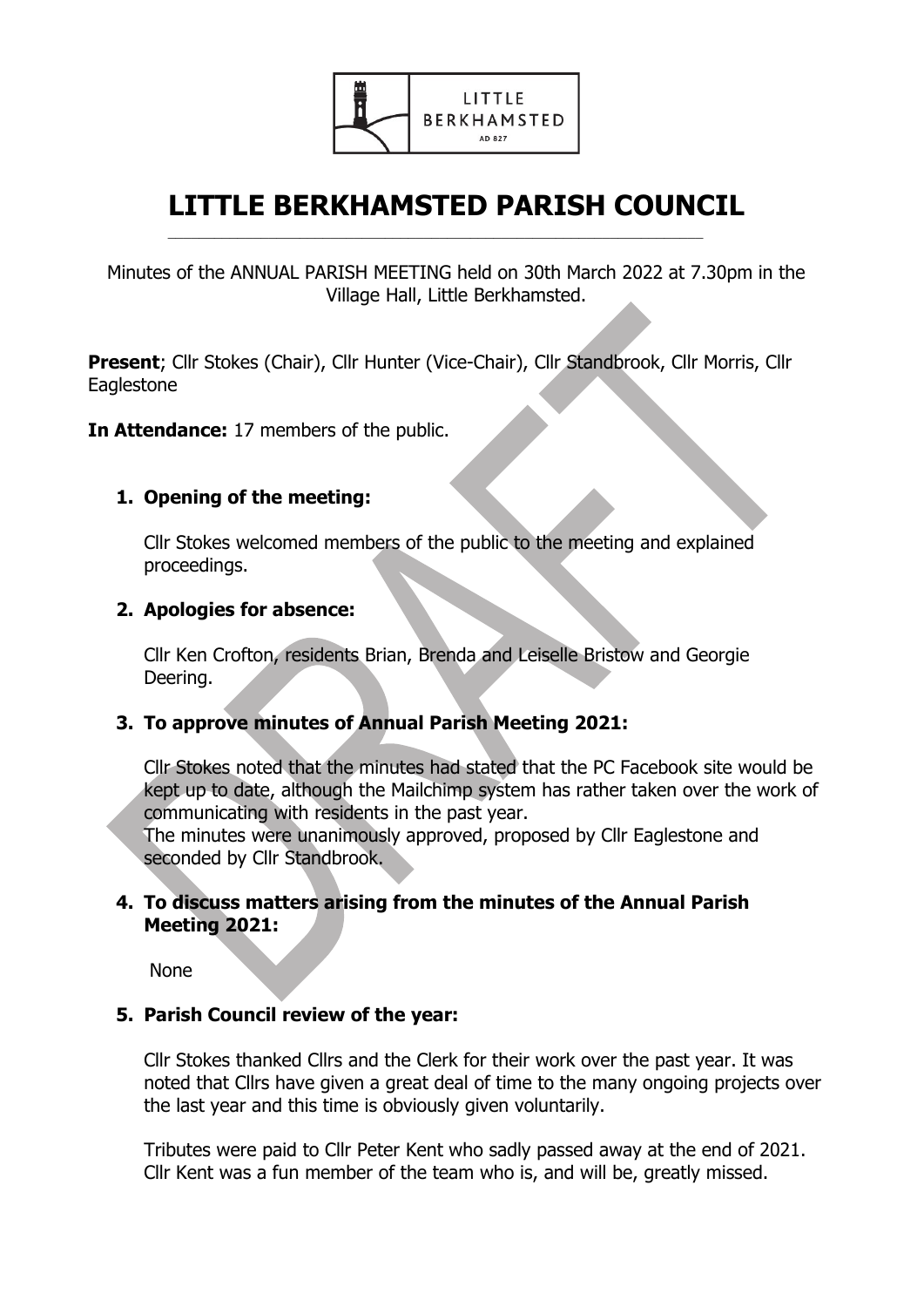Cllr Stokes asked those present if they had received the Chairman's annual report, this had been delivered to all households in the Parish the previous weekend. (see Appendix 1.)

In addition, Cllr Stokes added;

#### Traffic Management

Speed indicator device (SID) – The SID had, in recent months, been moved from a location that wasn't deemed appropriate to a much better location in Church Road. Anecdotal evidence was showing that traffic had perhaps slowed in the area.

#### 20's Plenty scheme

Cllr Stokes had met with HCC Highways officials, and Phil Bibby, Executive member for Highways and Transport in the last week to discuss the measures. Herts County Councils (HCC) view on the scheme is to favour traffic calming schemes such as village entrance gateways, road narrowing, chicanes and road bumps, to try to reduce speeds to 20mph. It was suggested that initially, the PC ought to look at ways for motorists to reduce their speeds to the current legal limit of 30mph before we go any further. A meeting is currently being arranged with the PC, Highways, Police Commissioners office and the local County Cllr to look at other ways the PC could utilise to slow down the traffic through the centre of the village especially.

If residents are interested in getting involved, please get in touch with any PC member.

## Closure of Recreation Committee

Though the committee closed some time ago, this has had quite an effect on the PC. Although the PC will always be involved and help with events etc, they cannot take on the organising of all future events because Cllrs already have a heavy workload with the many projects already on the go.

However, The Queens Platinum Jubilee celebrations are well under way and any help will be gratefully received. If a firework display is to be held this year the arrangements need to be started now. A new Committee is much needed and if any residents would like to be involved, please contact the PC.

#### Ukrainian Crisis

Cllr Morris reported that he attended a meeting at The Rectory the previous weekend. It was explained that The Diocese of St Albans will be obtaining details of and co-ordinating the relocation of refugees. The Hartford Hundred West group of Parishes, of which Little Berkhamsted is a member, have put together a group to help in the implementation of these plans in their local areas. The group now have a dedicated email address for anyone wishing to help with accommodation or any other skills that may help. [Hartfordhundredukraine@gmail.com](mailto:Hartfordhundredukraine@gmail.com).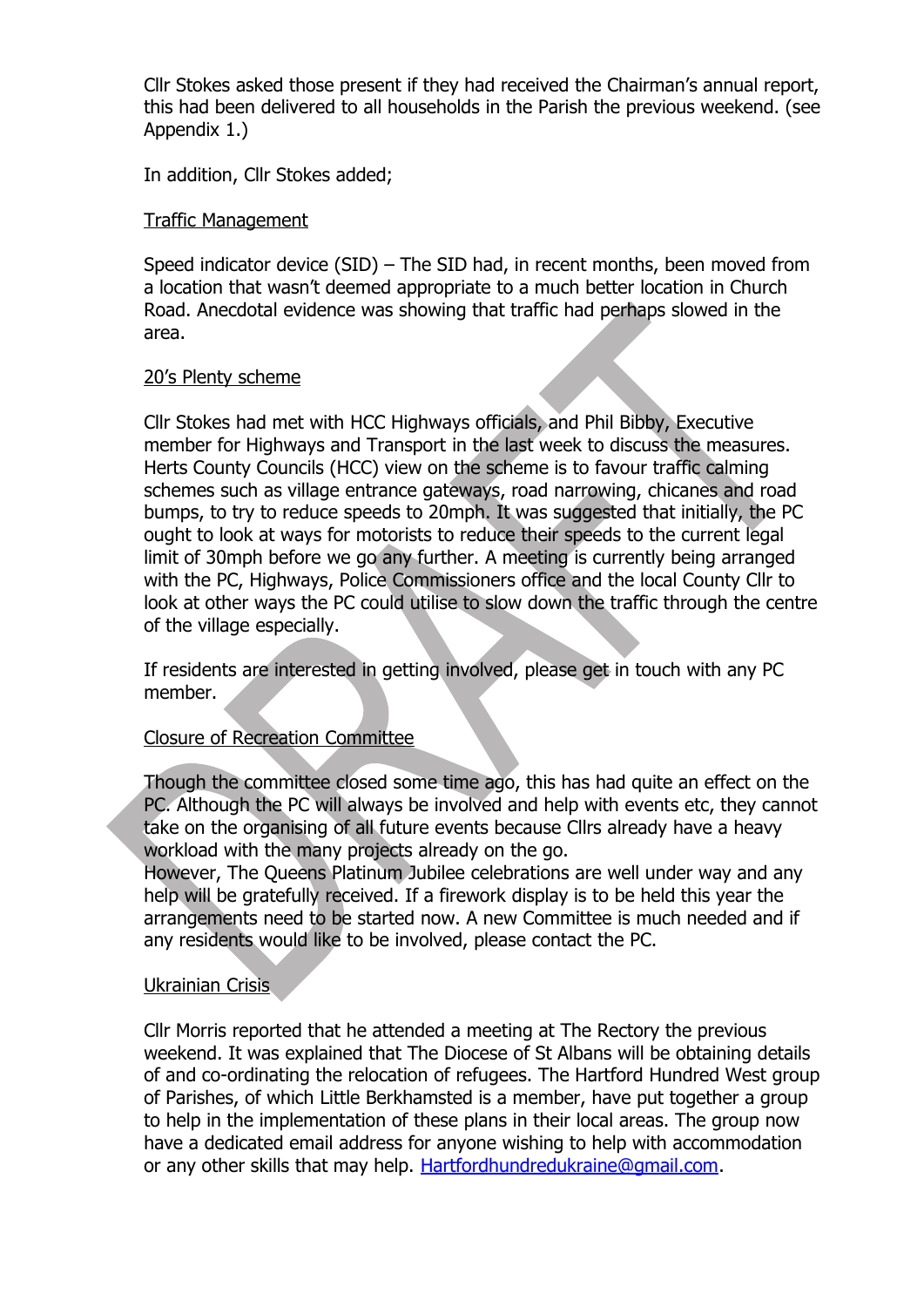Cllr Stokes asked residents to stand for a minute of silence to pay their respects to the many people affected by the ongoing crisis.

### **6. Update on the year gone by and local plan: Linda Haysey, Leader of East Herts District Council:**

Cllr Haysey reported that this past year has been another very difficult one for the District Council. Staff are exhausted and unfortunately there has been a high loss of staff. This is for a number of reasons including natural retirements, the new realisation by some during the time of the pandemic that they aspired to try different vocations and also those that are downtrodden by recent events. It was noted that some staff have been on the receiving end of rather abusive emails from residents in the district and that this is not acceptable.

Cllr Haysey explained that as far as possible service had been maintained through the Covid Pandemic. Refugees from Afghanistan and more recently from Ukraine have started to arrive. The District Council have been instrumental in the organisation to help this to happen in our area, increasing workload still. It was explained that there is a mismatch in that background work is required on potential refugee homes, together with visas sought from the refugees themselves resulting in added issues to an already complicated process. This is extending the time taken to get refugees to the UK and into safety.

Cllr Haysey reported that compared to some Councils, East Herts council are in a fairly favourable position financially. Major projects to note in the last year completed and ongoing, are the full refurbishment of Hertford Theatre and Hertford Leisure Centre and the installation of a new playground at Hartham Common (partly funded by crowdfunding). Grants are still being applied for and allocated too for Community benefit.

## **7. Questions from the public:**

A resident commented that the playground at Hartham Common is excellent and well used by all.

A resident praised the PC for the amount of grants that have been obtained in the last year. Cllr Stokes explained that after the first Covid lockdown there had been a 'Welcome Back grant' for Town Councils to use towards encouraging people back into town centres. After the second Covid lockdown this grant was extended to rural areas and the PC had been able to purchase picnic benches, a new waste bin, grass matting on the recreational field for additional event car parking, gazebos to be used with the Pavilion and a Jubilee Beacon. Two oak trees had also been purchased via The Queens Canopy Project recently

planted at the back of the cricket pitch.

A resident advised that the footpath that runs from behind the bus stop in the centre of the village to Goddards Close, was uneven and becoming dangerous for pedestrians. It was discussed that previous research had concluded that the PC do not know who owns the footpath and that more investigation is needed.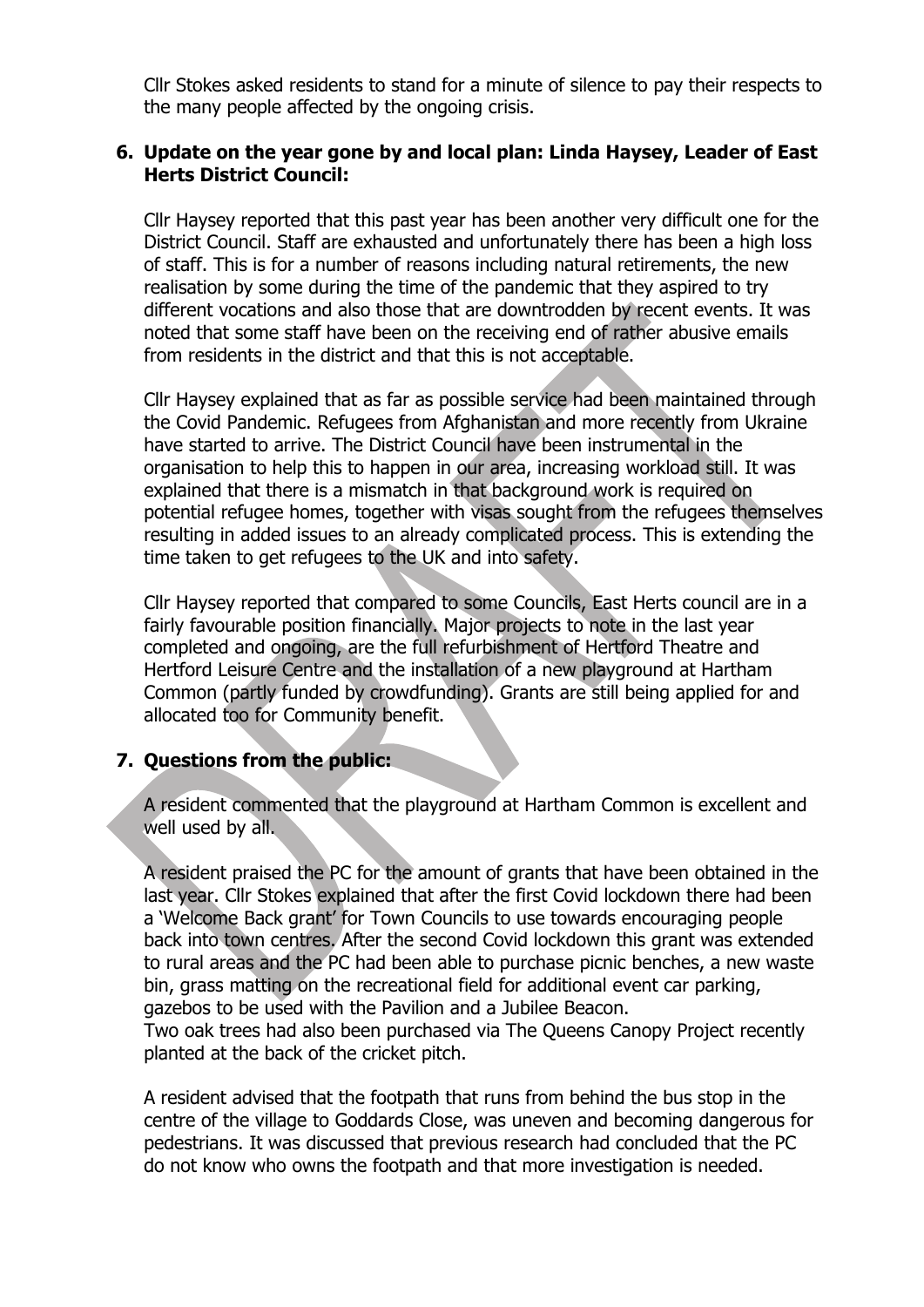A resident commented that the playground was in need of replacement or refurbishment. The Clerk explained that she is carrying out a project for two other parishes currently and that playground equipment is extremely costly. It was discussed that in fact the playground is safe and in a good state and the variety of equipment is generally good. Cllr Linda Haysey advised the Clerk to get in touch with the Section 106 officer at East Herts Council to ascertain if any S106 money could be available for such a project.

**8. Close of meeting:** Cllr Stokes closed the meeting at 8.15pm and invited all to stay for drinks and nibbles.

 Laura Brooks-Payne 30th March 2022

#### Appendix 1

The Annual Parish Meeting will be held in the village hall on Wednesday 30<sup>th</sup> March and EVERYONE is very welcome. This is not a PC meeting. It is a village meeting where residents can ask more about the work of the PC, provide feedback and tell us what they would like to see happening over the next year. The actual meeting will be fairly short and then we invite you to socialise over a glass of wine (or a cup of tea) and nibbles afterwards.

 Here I provide a report of the Parish Council's activities over the last year. It has been a challenging time with life starting to return to normal but Covid never quite going away. Through our work this year the Parish Council has been focussing on encouraging villagers to safely reconnect with each other, making full use of the lovely facilities we are lucky enough to have.

Much of the PC's work revolves around the management and maintenance of the Village Hall, Community & Cricket Pavilion and the recreation field and other open spaces. This year, in an effort to make it more attractive to renters, we reinstalled the internet into the Village Hall and put down matting on the field. Parking in the village has always been difficult and the matting protecting the grass at the top of the field will provide hirers with parking throughout the year and not just in the summer months. In addition, we have ordered more picnic tables and benches, a cycle rack and permanent outdoor table tennis table for the field and we have replaced the old litter bins. This has been made possible from grant money provided by the European Commission to help communities recover from the effects of the Covid pandemic and lockdown.

The work refurbishing the Community and Cricket Pavilion has continued this year with the improvement of the bar area. This has been a joint venture with the Cricket Club and we are keen to see villagers enjoying this facility alongside the cricketers during the summer.

 Every Friday morning from 10am to 12 noon the pavilion has been hosting the Community Café. It has been lovely to see residents supporting this venture and baking delicious home-made cakes to share. The rubbish littering our roads is a dreadful eye sore and thank you to all those who regularly pick up litter outside their properties and on walks around the village. There is now a box outside the village hall containing litter picking equipment for anyone to borrow. The Spring litter pick had to be postponed but in early June over 30 wonderful volunteers came and helped clear up the village roads. The Five Horseshoes kindly provided a sandwich lunch for everyone after the event, and the sun even managed to make an appearance. This is not a glamorous task but there is great satisfaction to be had in seeing the hedgerows litter free and everyone has fun working together. The next litter pick is on Sunday 3<sup>rd</sup> April, meeting at 10.30am on the field. If you are available to help, please contact Councillor Elaine Hunter [elaine\\_hunter@sky.com](mailto:elaine_hunter@sky.com)